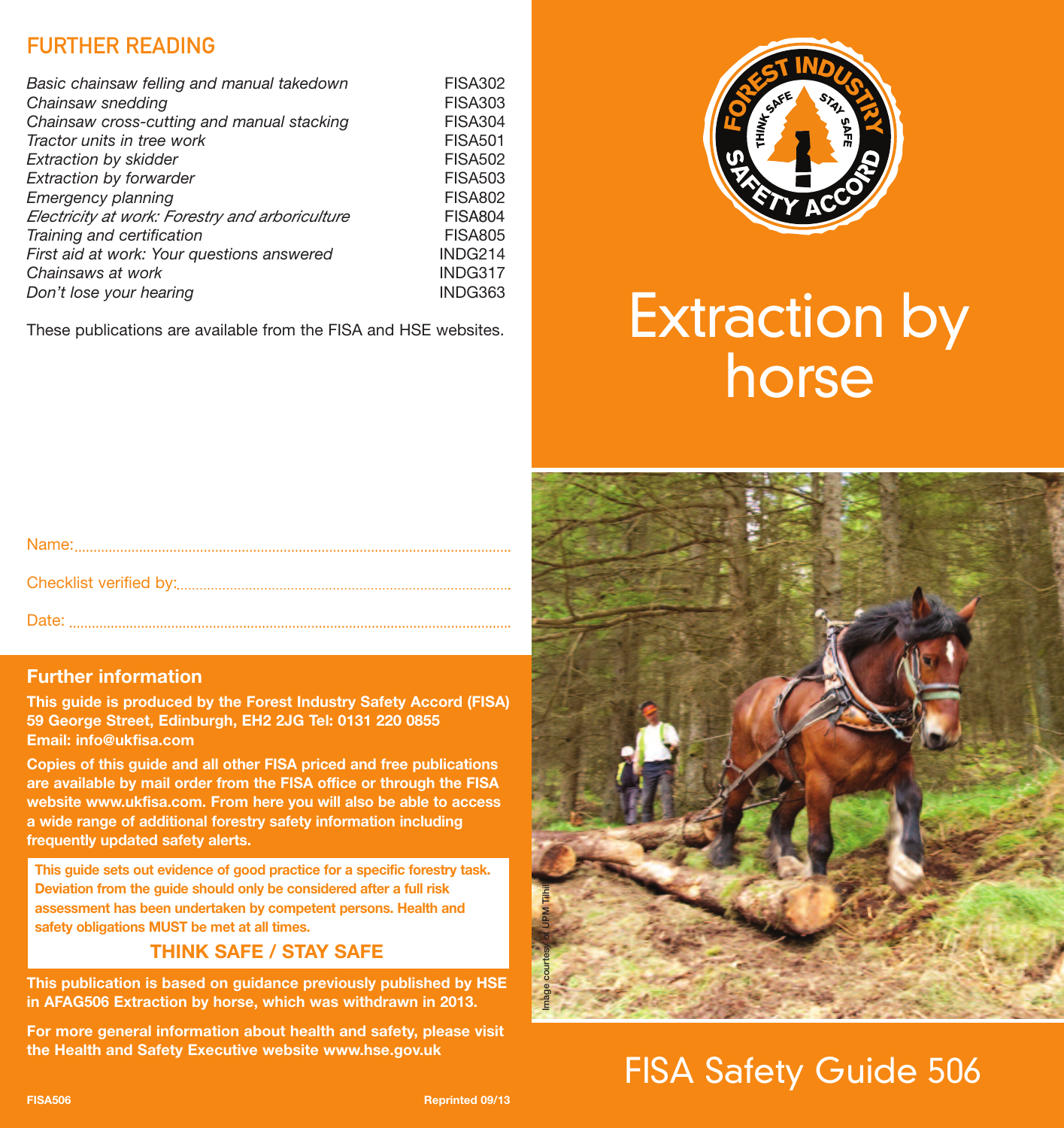#### INTRODUCTION

This leaflet covers the extraction of timber using horse and chains (snigging), or horse and simple skidding units and forwarders in forestry and other tree work.

You can use this leaflet as part of the risk assessment process to help identify the controls to put in place when using horses in a woodland environment.

You must also assess the effect of the site and the weather as well as following this guidance.

All operators, horses and handlers must have had appropriate training in how to carry out the tasks required (see FISA leaflet 805 *Training and certification*).

The guidance should be understood and applied in conjunction with FISA leaflets 501 *Tractor units in tree work*, 502 *Extraction by skidder* and 503 *Extraction by forwarder*.

#### PERSONAL PROTECTIVE EQUIPMENT (PPE) AND OTHER EQUIPMENT REQUIRED FOR THE HANDLER

- ❏ **<sup>1</sup>** Use the following personal protective equipment:
	- A safety helmet (complying with EN 397).
	- Eye protection mesh visor complying with EN 1731 or safety glasses to EN 166 (to be worn when the risk assessment identifies it is needed).
	- Hearing protection (complying with EN 352) where the noise level exceeds 85 dB(A) (see HSE pocket card INDG363 *Don't lose your hearing*).
	- Suitable protective gloves when handling chains, timber, reins and aid tools.
	- Safety boots with good grip and ankle support (complying with EN 345).
	- Non-snag outer clothing appropriate to the prevailing weather conditions. Use high-visibility clothing (complying with EN 471) when the risk assessment identifies it is needed.
- ❏ **<sup>2</sup>** First-aid kits for both handler and horse (see HSE leaflet INDG214 *First aid at work: Your questions answered*).
- ❏ **<sup>3</sup>** <sup>A</sup> knife the horse may need to be cut free from <sup>a</sup> harness or equipment.
- ❏ **<sup>4</sup>** Lifting aids keep in holsters and wear on belts at all times.
- ❏ **<sup>5</sup>** An emergency whistle.

#### GENERAL ADVICE

❏ **<sup>6</sup>** All risk zones specified by the machine manufacturers (if applicable) must be clearly and prominently marked on all machines.

- ❏ **<sup>7</sup>** On all reasonably foreseeable approaches to the worksite, erect warning and prohibition signs conforming to the Health and Safety (Safety Signs and Signals) Regulations 1996. indicating a hazardous worksite and that unauthorised access is prohibited. In areas where the public has access, the risk assessment may indicate that additional controls (eg barrier tape, barriers, extra manning) are required.
- ❏ **<sup>8</sup>** All site workers must be made aware of the horse's requirements. Be aware that, as a living animal, a horse can be influenced by circumstances beyond the handler's control. In areas where the public has access, specific information must be given to other site users about the need to control dogs.
- ❏ **<sup>9</sup>** In the presence of overhead electric lines, signs warning against working in the vicinity must be prominently displayed (see FISA leaflet 804 *Electricity at work*). This is only relevant when forwarder units/skidders are being used.

#### EMERGENCY PROCEDURES

- ❏ **<sup>10</sup>** Make sure <sup>a</sup> designated and responsible person knows the daily work programme and agree with them a suitable emergency procedure. Where reasonably practicable, use a two-way radio or mobile phone, and a pre-arranged call-in system.
- ❏ **<sup>11</sup>** Make sure the handler can provide the emergency services, or veterinary surgeon, with enough detail to enable them to be found in the event of an accident, eg the grid reference, distance from the main road, type of access - suitable for car/four-wheel drive/emergency service vehicles. Know the location details before they are needed in emergency. (Also see FISA leaflet 802 *Emergency planning*.)
- ❏ **<sup>12</sup>** Make sure the handler and other site workers know how to act with a horse in emergency situations. It is essential to maintain a calm, methodical approach to avoid any additional distress to the animal.
- ❏ **<sup>13</sup>** In the event of <sup>a</sup> horse and <sup>a</sup> load overturning, calm the horse and keep it still while attempting to release it. Release the load if it is safe to do so. Undo the harness, if necessary cutting the hame strap and, on freeing the horse, walk it round (if possible without causing further harm) to reassure and calm it. Consult a veterinary surgeon for treatment of any resulting injuries.

#### REQUIREMENTS FOR THE HORSE

- ❏ **<sup>14</sup>** The welfare of the horse remains paramount at all times.
- ❏ **<sup>15</sup>** Before starting work, make sure both the horse and equipment match the needs and characteristics of the work to be done. The horse, as prime mover, must be suitable for the job in terms of fitness, temperament, experience, size and weight.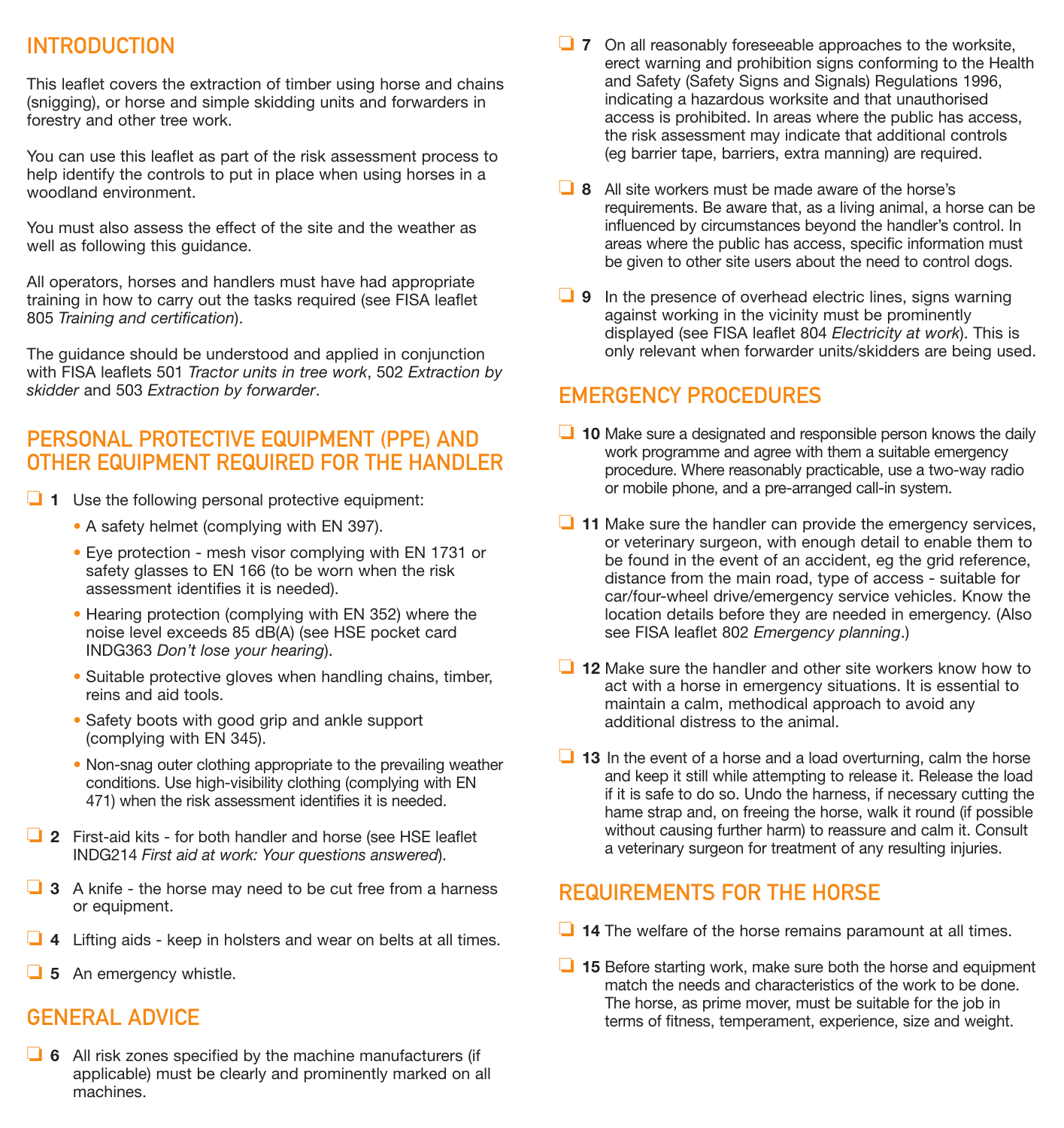- ❏ **<sup>16</sup>** Make sure horses are suitably trained and fit for the work to be carried out. Fit, experienced horses can cope with long days, variable gradients, obstructions, poor ground conditions and heavy loads. Inexperienced horses, or those that have not worked for a lengthy period, should be introduced to the work gradually and with care.
- ❏ **<sup>17</sup>** Suitable feed and rest periods must be built into the day's work schedule, with the horse being fed to maintain fitness and sound body condition. Following feeding, a minimum of 45 minutes should elapse before starting or restarting work. Fresh water must always be available at rest periods.
- ❏ **<sup>18</sup>** When the horse is not at work, the handler is responsible for maintaining welfare standards including the security of the horse.

#### HARNESS AND EQUIPMENT

- ❏ **<sup>19</sup>** Make sure transport to and from worksites (unless on foot) is by lorries and trailers which conform to Ministry of Transport and Animal Welfare Regulations and which are appropriate to the size and weight of the horse(s) being moved.
- ❏ **<sup>20</sup>** Make sure all harnesses are in good repair and fit the horse properly - an experienced person should adjust them appropriately. Any repairs must be made with materials of the right strength and characteristics.
- ❏ **<sup>21</sup>** Make sure all attachments are fit for the purpose, match the needs of the site, task and horse and are well maintained.

#### WORK SYSTEMS

❏ **<sup>22</sup>** <sup>A</sup> full assessment of the work being undertaken must be carried out, identifying hazards and limiting factors that may affect both the horse and the handler before work starting.

- ❏ **<sup>23</sup>** Make sure the work systems selected address site and crop factors, extraction routes and stacking areas and allow safe and productive working for both the horse and the handler.
- ❏ **<sup>24</sup>** Work systems that reduce drag and friction and allow control of the load by braking must be considered where site conditions allow.
- ❏ **<sup>25</sup>** The most appropriate method of controlling the horse(s) must be adopted. On very steep banks and if the horse is experienced enough, this may be by voice command only. Normally, driving with long reins and voice command is recommended.
- ❏ **<sup>26</sup>** Excessive side slopes, soft ground and other major obstacles must be avoided.

#### BEFORE STARTING

- ❏ **<sup>27</sup>** The horse handler should ensure they have been informed of all hazards identified in the worksite risk assessment, and can state the control measures to be followed.
- ❏ **<sup>28</sup>** Check the harness and attachments for damage or wear.

#### DRIVING

- ❏ **<sup>29</sup>** Where possible the horse should be driven rather than led.
- ❏ **<sup>30</sup>** Make sure extraction routes selected are within the horse and the handler's capability, and that the handler is fully aware of the route, and always maintains a clear view.
- ❏ **<sup>31</sup>** The handler should maintain correct positioning at all times:
	- avoid being caught between a tree/obstacle and the load on tight turns or in confined spaces (see *Figure 1*);
	- walk on the top side of a load if side slopes cannot be avoided.